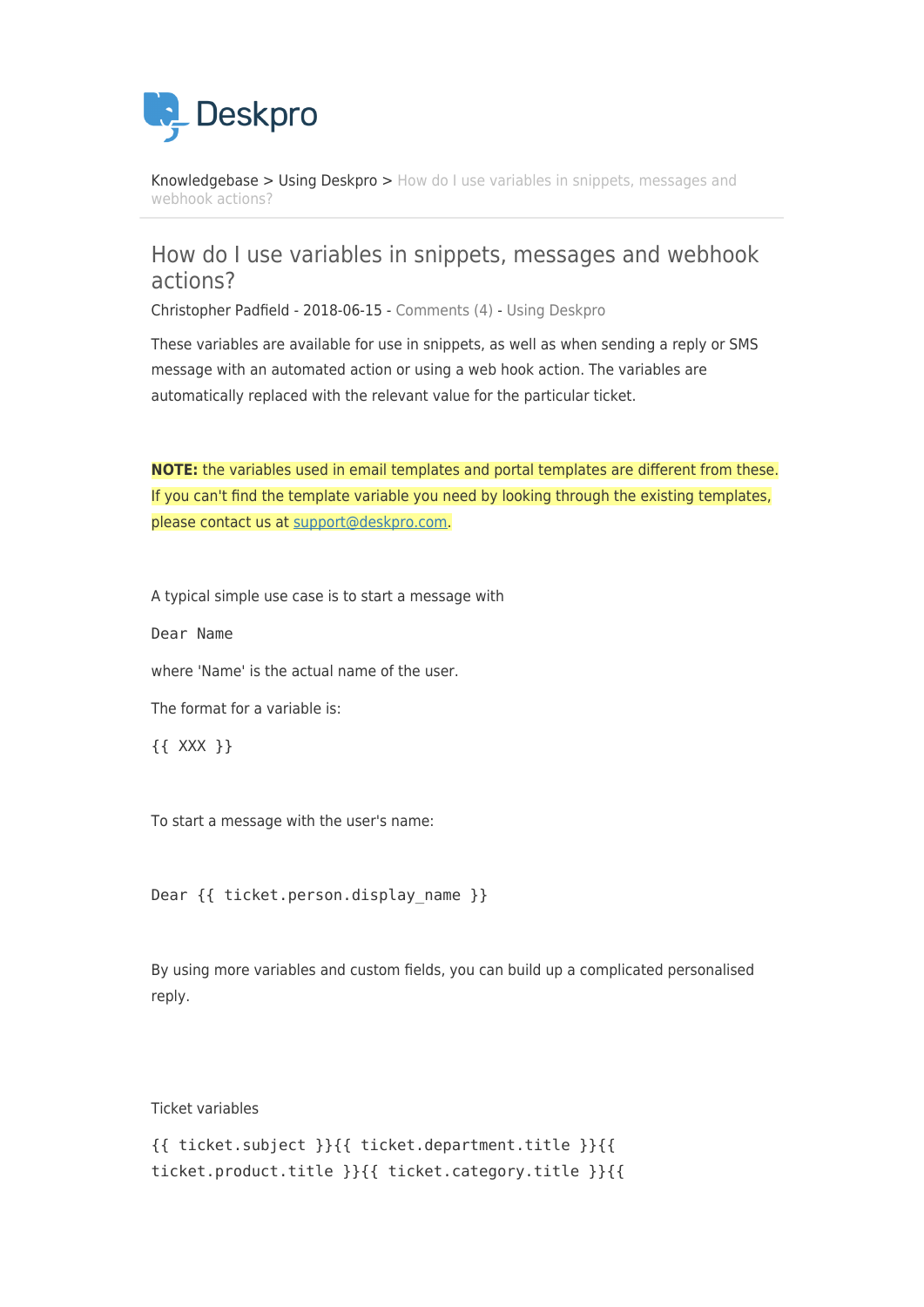```
ticket.workflow.title }}{{ ticket.priority.title }}{{ ticket.id }} {{
ticket.fieldN }} (for custom fields; replace N with the field ID) {{
ticket.ref \} {{ ticket.date created }} (time and date ticket was
created e.g. 2014-03-14 11:38:17)
```
# User variables

```
 {{ ticket.person.display_name }} (user's name) {{
ticket.person.primary email.email }} (user's email) {{
ticket.person.organization.name }} (user's organization) {{
ticket.person.organization_position }} (user's position in
organization) {{ ticket.person.fieldN }} (for custom fields; replace
N with the field ID)
```
#### Agent variables

```
{{ ticket.agent.display_name }}{{ ticket.agent.primary_email.email
}}{{ ticket.agent_team.name }}
```

| Tags      |
|-----------|
| 2018      |
| snippets  |
| variables |
|           |

Comments (4)

Comments (4)

#### **John DiNapoli**

пред 8 години

Does this represent all of the default objects available?

## **Ben Henley**

пред 6 години

This is most of the common variables. Please contact us if the variable you want is not here.

## **Harry Sheffield**

пред 5 години

Is it possible to create custom variables? I would like a variable that just pulls in the user's first name

## **Lauren Cumming**

пред 5 години

Hey Harry- you cannot create a custom variable to pull in the users first name sorry as